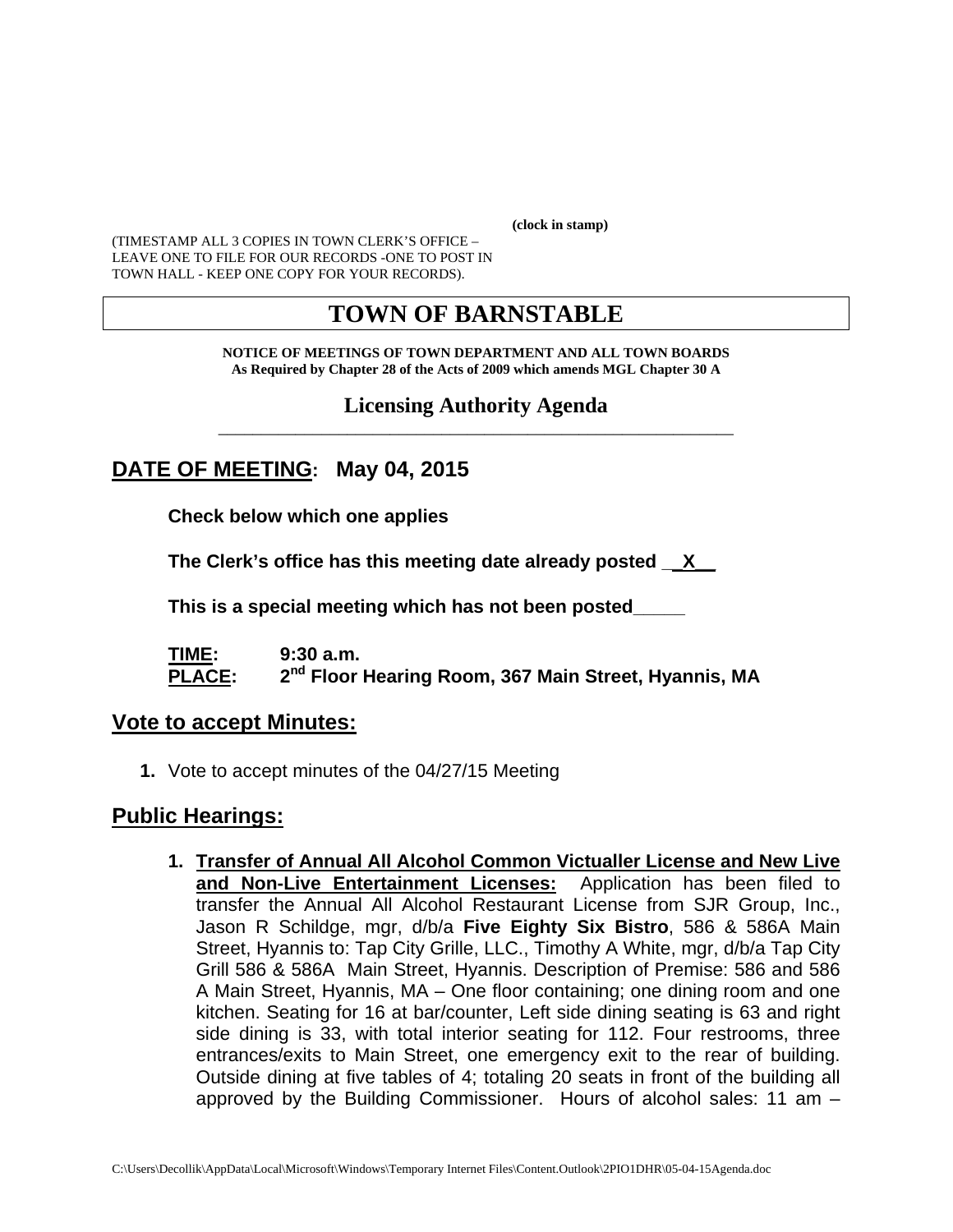12.45 am Daily. Live Entertainment License to include: Amplified music up to 2 performers. Non-Live Entertainment License to include: 5 televisions and recorded music at conversation level. Hours of both Live and Non-Live Entertainment: 11am – 12:45 am.

- **2. Change of Manager for a Seasonal All Alcohol Common Victualler License:** Application of Cotuit Harbor Enterprises Inc., d/b/a Gringos, 577 Main Street Hyannis, on their Seasonal All Alcohol Common Victualler License, for a Change of Manager from James N. Carey Jr. to James N. Carey III.
- **3. New Seasonal Common Victualler License:** Application of Riverway Lobster House, Inc., d/b/a Kalmus Snack Bar, 670 Ocean Street, Hyannis, Jason Siscoe, Manager, for a New Seasonal Common Victualler License with outdoor picnic table seating, 8 tables totaling 48 seats. ; hours of operation are to be 10:30 AM to 5: 00 PM daily.
- **4. Ammendment of Annual Common Victualler License:** Application of McBee Enterprises LLC, d/b/a McDonald's, 554 175 North Street, Hyannis, Doina Irovan, Manager, for an amendment to an existing Annual Common Victualler License due to renovations. Total dining room reduction in seating from 60 seats to 46 inclusive of 3

handicap, no exterior seating, as approved by the Building Commissioner. Hours of operation are 5:00AM to 1:00 AM daily.

## **New Business:**

- **1. Consent Agenda:** Vote to accept the Consent Agenda of the 05/04/2015 Meeting.
- **2. New One Day Entertainment License:** The "Tour de Barnstable" fund raiser is to be held on May 17, 2015, it is as a 38.5 mile bike ride through all of the villages in Barnstable. There will be a 2 piece band at Aselton Park from 11:30 - 3:00 pm also on May 17, 2015.

## **Licensing Division Updates:**

- **1.** Licensing Department updates
- **2.** Police Department updates

Release of Executive Session Minutes, if any (0).

And any other new business to come before the Licensing Authority.